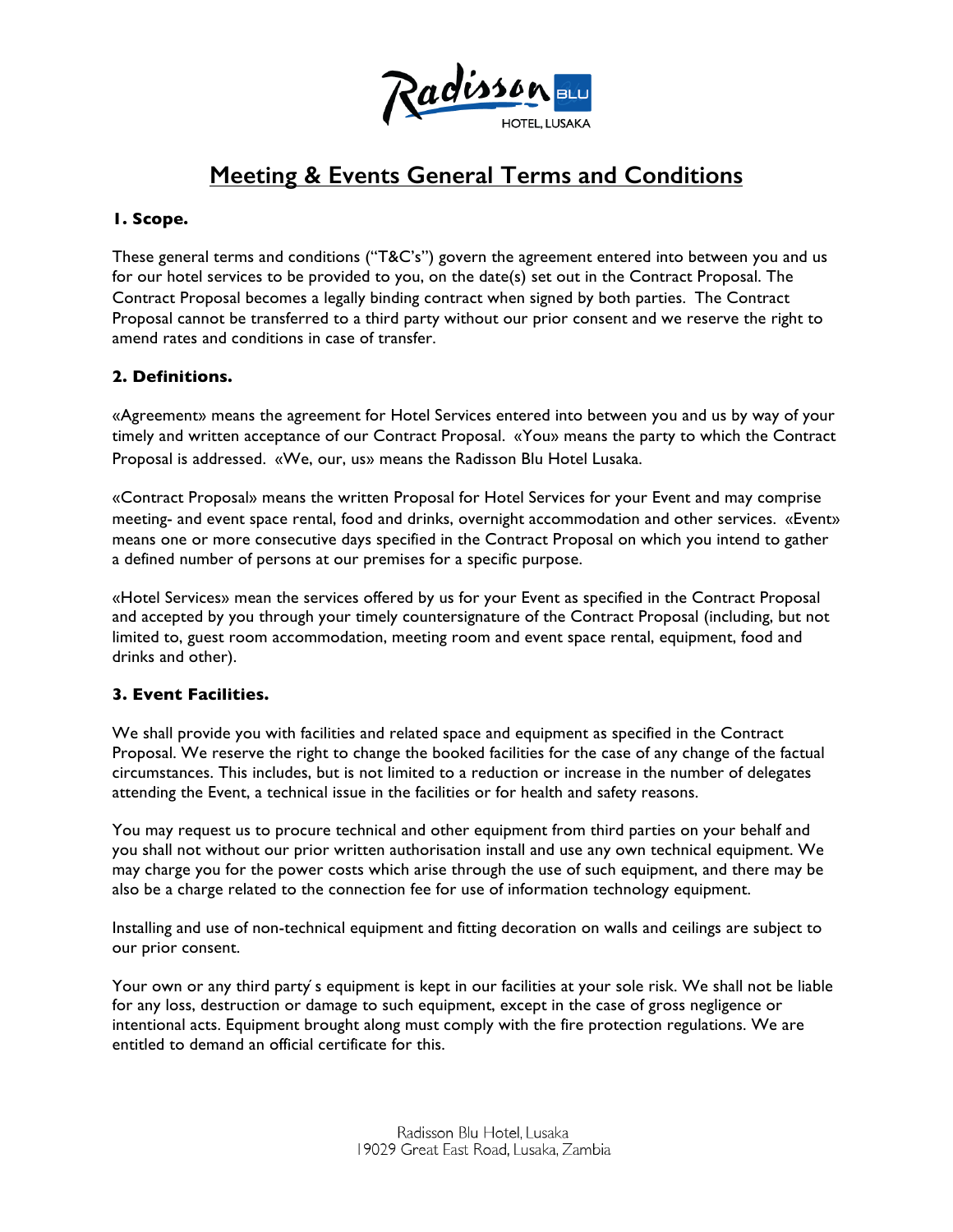

After your Event you must remove all equipment without undue delay. You are responsible for disposing of any packaging material or waste in compliance with the statutory provisions.

Any changes in the number of delegates should be communicated to us immediately in writing. If the number increases, we will do our best to accommodate the additional delegates, but this cannot be guaranteed.

Delegate packages are available daily from 08h00 until 17h00. Additional charges may apply if your Event begins or ends outside of these hours. Special arrangements will equally be charged separately.

No food and drinks are to be brought into the hotel or grounds for consumption on the premises, without our prior consent.

Your use of our facilities and our Hotel Services shall be compliant with the national and local laws and regulations. All entertainment arrangements (for example: extension of the service hours of the bar) must be confirmed to be approved prior to the date of the Event. Unless explicitly agreed upon otherwise, you are responsible for obtaining appropriate permissions and licenses and payment of applicable fees (for example: license fees for use of music rights, mandatory contribution to social security of artists and other.

#### **4. Guest Rooms.**

We shall provide you with guest rooms as specified in the Contract Proposal.

Check-in time is from 15h00 on the day of arrival. Check-out time is 12h00 on the day of departure, unless otherwise specifically agreed upon with you. An additional charge may be required in the case of late check-out and is subject to availability on the day. If a delegate leaves before the agreed date of departure, cancellations fees may apply.

Any changes in the number of delegates and guest rooms needed shall be communicated to us immediately in writing. If the number increases, we will do our best to accommodate the additional delegates, but this cannot be guaranteed.

If we are unable to provide guest rooms as confirmed by us, we shall notify you as soon as possible. Alternative accommodation will then be provided at the nearest comparable hotel at our expense. We will also cover the costs for a telephone call and one daily round-trip transportation between the other hotel and us.

#### **5. Cancellations.**

You shall be entitled to withdraw from the Agreement partly or in full, subject to the following:

- a) Guest rooms may be cancelled **free of charge** upon written notice:
	- $\triangleright$  Up to(100%) of the guest rooms initially contracted up to (90) days prior to the arrival date;
	- $\triangleright$  Up to (20%) of the guest rooms initially contracted up to (30) days prior to the arrival date;

Radisson Blu Hotel, Lusaka 19029 Great East Road, Lusaka, Zambia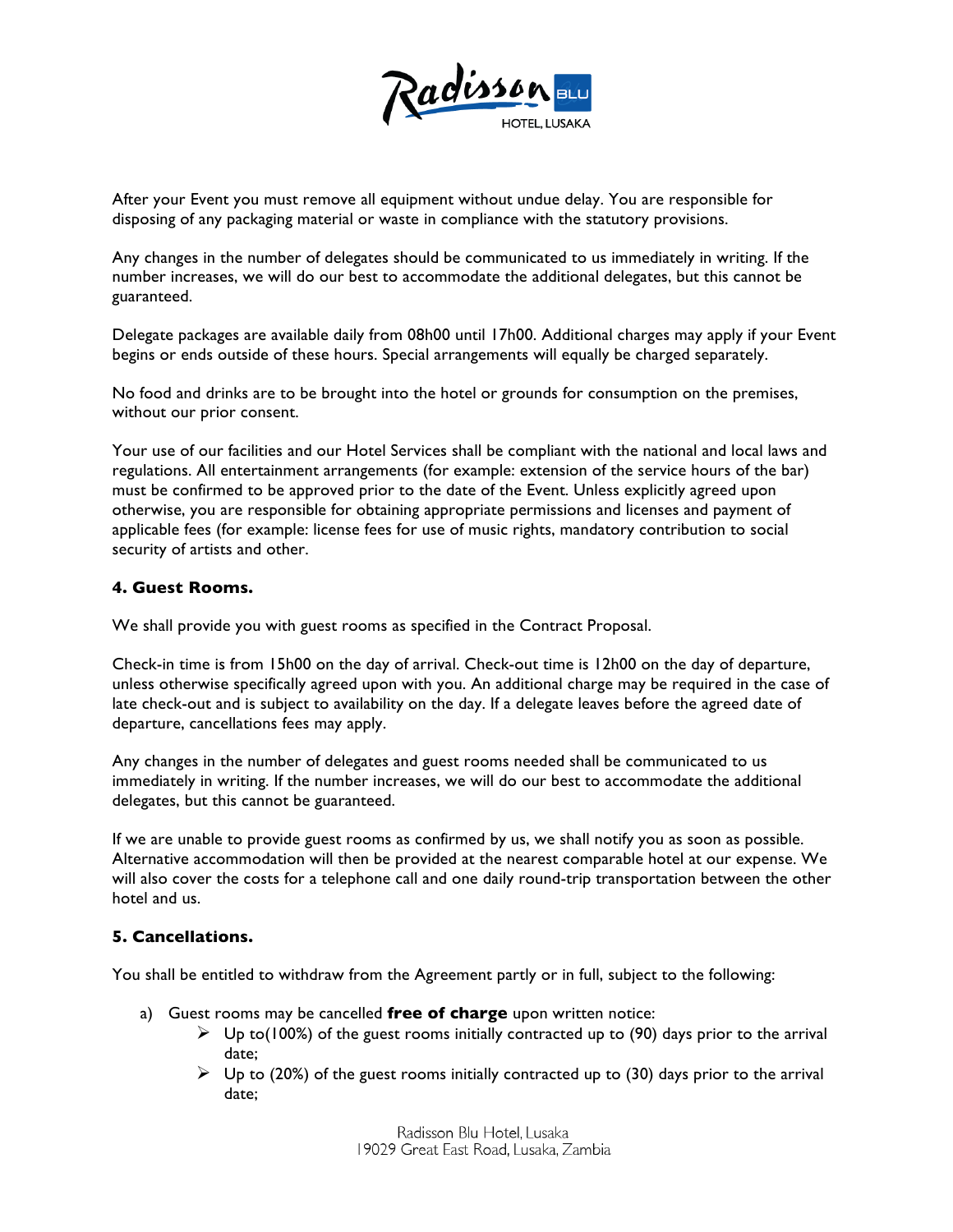

 $\triangleright$  Up to (10%) of the guest rooms initially contracted or of any remaining number after prior cancellation notices up to (7) days prior to the arrival date;

Any additional or later guest room cancellation shall entitle us to receive your payment of a **compensation amount** equal to

 $\triangleright$  (100%) of the contracted rates for cancellations from (6) days prior to the arrival date.

Event related Hotel Services may be cancelled **free of charge** upon written notice:

- $\triangleright$  Up to (100%) of the Hotel Services initially contracted up to (90) days prior to the start date of the Event;
- $\triangleright$  Up to (20%) of the Hotel Services initially contracted up to (30) days prior to the start date of the Event;
- $\triangleright$  Up to (5%) of the Hotel Services initially contracted or of remaining Hotel Services after prior cancellations up to (7) days prior to the start date of the Event;

Any additional or later cancellation of Hotel Services shall entitle us to receive your payment of a **compensation amount** equal

to (XX%) of the delegate fees and charges initially contracted If it has been agreed that you can cancel without incurring costs within a defined period, we are also entitled to cancel the

Agreement within this period without any obligation to you.

#### **6. Rates**

The rates are offered in ZMW currency and include applicable taxes and service charges. The rates are subject to reasonable increase by us if unexpected increases in taxes, cost of goods, or limitations of supply outside of our control occur and the period between your signing of the Contract Proposal and the start date of the Event is no less than (XX) months.

If you cancel the contracted Hotel Services by more than (30%) we are entitled to reasonably increase the rates specified in the Contract Proposal, regardless of any applicable cancellation charges.

#### **7. Deposit**

In the event that a deposit has been requested this must be paid within (14) days after your signing of the Contract Proposal. Additional deposit payments may be required prior to your Event. If you fail to make the deposit payment(s), we are entitled to withdraw from the Agreement and to claim compensation for damages equivalent to cancellations charges applicable at that time when the deposit payment was due.

To the extent delegates are requested to settle guest room charges and daily delegate package fees on an individual basis, we are entitled to request a security deposit in the form of a credit card guarantee or similar from the delegate. If you are requesting credit facilities completed credit application forms are required (21) days prior to the start date of the Event.